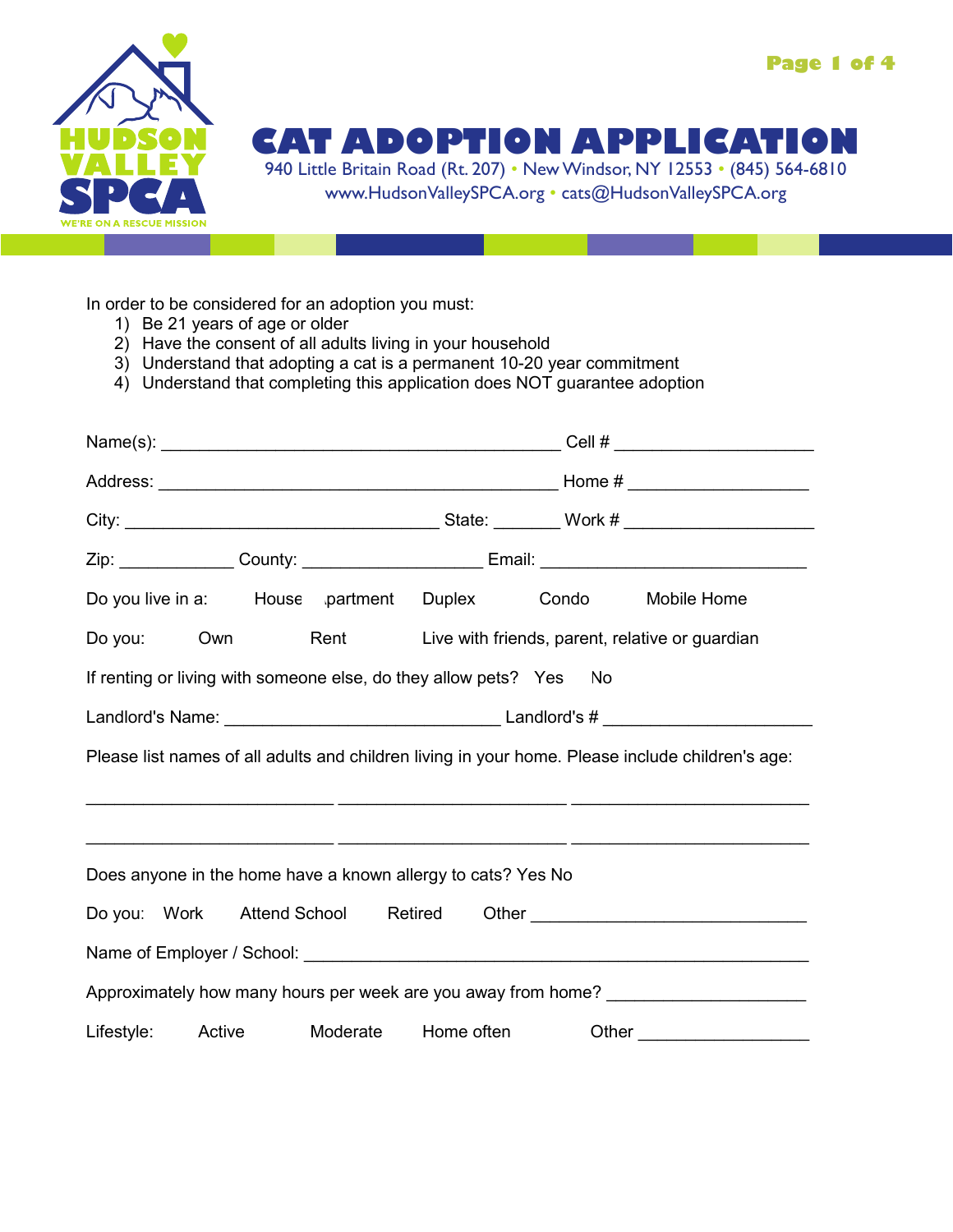

**CAT ADOPTION APPLICATION**

940 Little Britain Road (Rt. 207) • New Windsor, NY 12553 • (845) 564-6810 www.HudsonValleySPCA.org • cats@HudsonValleySPCA.org

Please provide the following information, if you have other pets in your home:

| Name | Type of Pet | Age $ $ | Gender   Spayed or<br>Neutered | De-clawed<br>(cats) | Up To Date on Shots |
|------|-------------|---------|--------------------------------|---------------------|---------------------|
|      |             |         |                                |                     |                     |
|      |             |         |                                |                     |                     |
|      |             |         |                                |                     |                     |

Have all cats been tested for FIV & FeLV (Feline Aids & Leukemia) Yes No

| Results? | Negative | Positive for - Aids - Leukemia |
|----------|----------|--------------------------------|
|----------|----------|--------------------------------|

| Have you had any pets in the past five years who are not listed? | Yes No |
|------------------------------------------------------------------|--------|
|------------------------------------------------------------------|--------|

Where are they are today? Lost Re-homed Surrendered to shelter

Deceased – Please specify age and circumstances

| Do you have a current veterinarian? | Yes | No |
|-------------------------------------|-----|----|
|                                     |     |    |

| <b>Felephone</b><br>Location: |
|-------------------------------|
|-------------------------------|

Please list anyone besides yourself who will be responsible for medical and primary care of this cat:

\_\_\_\_\_\_\_\_\_\_\_\_\_\_\_\_\_\_\_\_\_\_\_\_\_\_\_\_\_\_\_\_\_\_\_\_\_\_\_\_\_\_\_\_\_\_\_\_\_\_\_\_\_\_\_\_\_\_\_\_\_\_\_\_\_\_\_\_\_\_\_\_\_\_\_\_

Name: \_\_\_\_\_\_\_\_\_\_\_\_\_\_\_\_\_\_\_\_\_\_\_\_\_\_\_\_\_\_\_\_\_\_\_\_\_\_\_\_\_\_\_\_\_\_\_\_\_\_\_\_\_\_\_\_\_\_\_\_\_\_\_\_\_\_\_\_\_\_

\_\_\_\_\_\_\_\_\_\_\_\_\_\_\_\_\_\_\_\_\_\_\_\_\_\_\_\_\_\_\_\_\_\_\_\_\_\_\_\_\_\_\_\_\_\_\_\_\_\_\_\_\_\_\_\_\_\_\_\_\_\_\_\_\_\_\_\_\_\_\_\_\_\_\_\_

Is there someone who is able and willing to care for this cat if you become unable to do so?

| Name:         | Phone# |  |  |
|---------------|--------|--|--|
|               |        |  |  |
| Relationship: |        |  |  |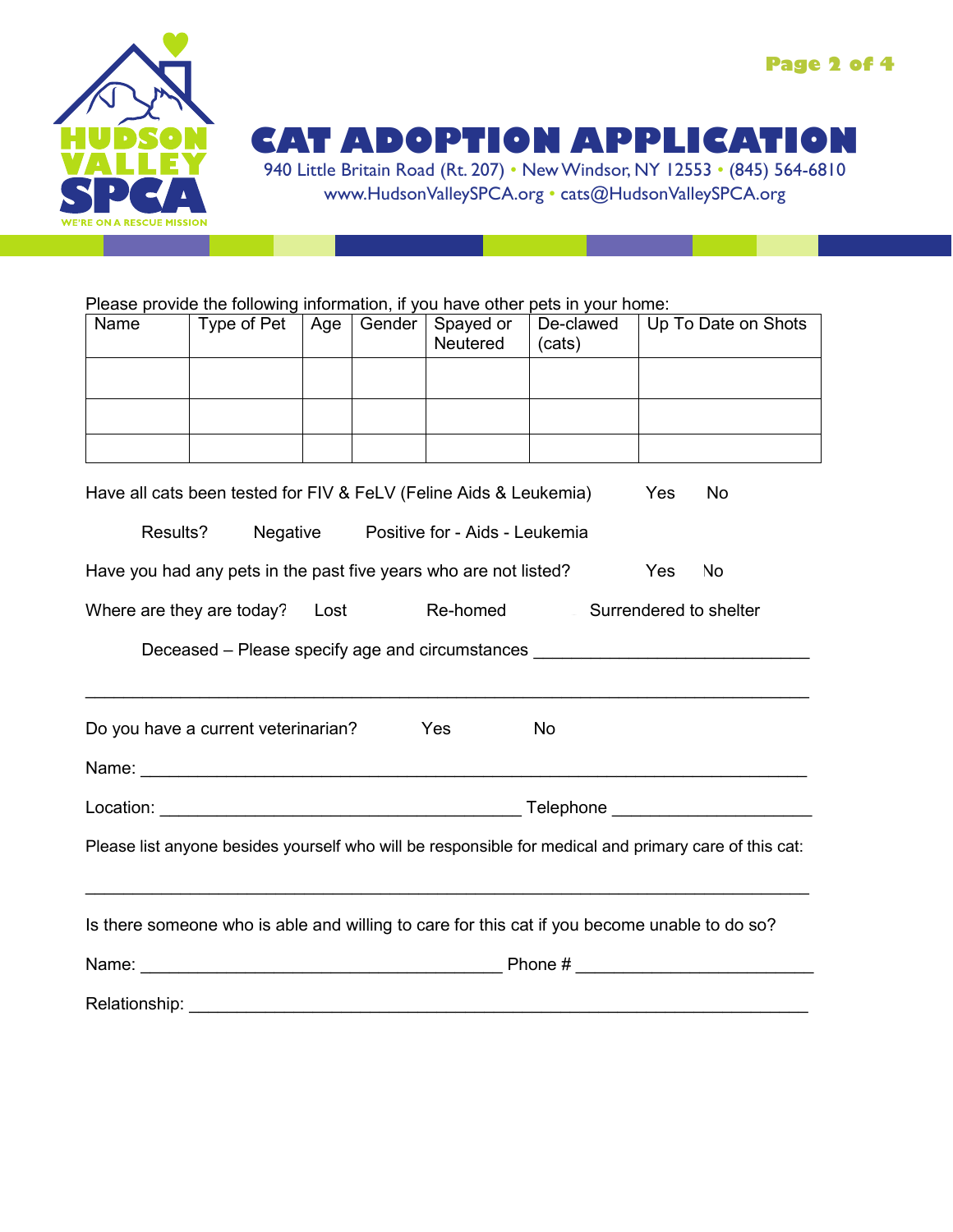

## **CAT ADOPTION APPLICATION**

940 Little Britain Road (Rt. 207) • New Windsor, NY 12553 • (845) 564-6810 www.HudsonValleySPCA.org • cats@HudsonValleySPCA.org

| Name of cat(s) you are interested in adopting: __________________________________                                                                                                                                              |
|--------------------------------------------------------------------------------------------------------------------------------------------------------------------------------------------------------------------------------|
| How did you hear about cat and/or our shelter? __________________________________                                                                                                                                              |
|                                                                                                                                                                                                                                |
|                                                                                                                                                                                                                                |
|                                                                                                                                                                                                                                |
| What are you looking for in cat?                                                                                                                                                                                               |
|                                                                                                                                                                                                                                |
| Long Haired Short Haired Cat Friendly Dog Friendly Child Friendly                                                                                                                                                              |
| Please list TWO non relative personal references and their relationship to you:                                                                                                                                                |
|                                                                                                                                                                                                                                |
|                                                                                                                                                                                                                                |
|                                                                                                                                                                                                                                |
|                                                                                                                                                                                                                                |
| Relationship experience and the contract of the contract of the contract of the contract of the contract of the contract of the contract of the contract of the contract of the contract of the contract of the contract of th |